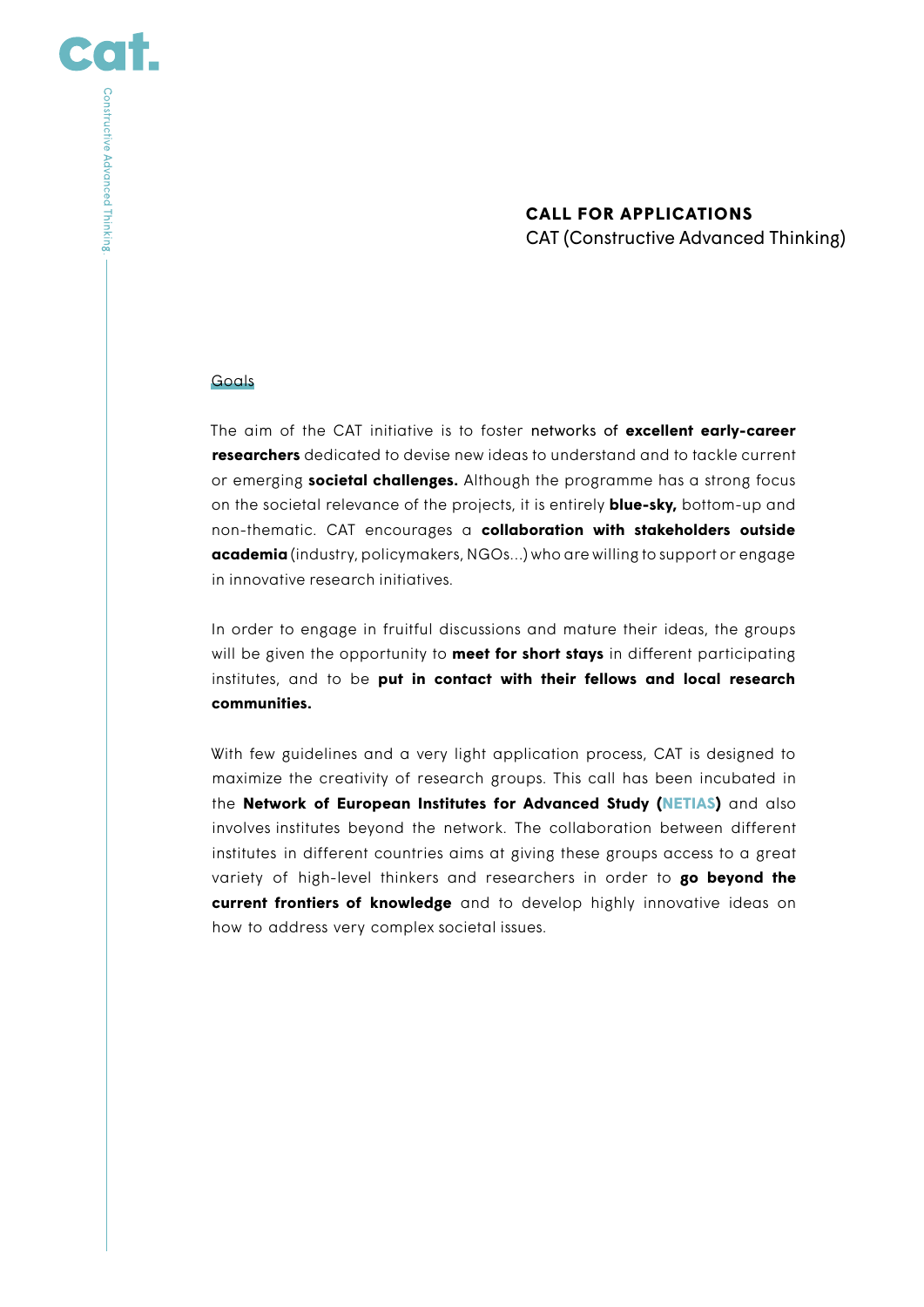CO

## Support

CAT will provide teams of **early-career researchers** (three to five persons, possibly including a stakeholder) time and space for thought and discussion in the best research environments Europe has to offer. During a period of up to three years, teams will benefit from a series of short stays (i.e. between one and two weeks, two to three times a year, for a maximum of six stays) in participating institutes (see links below). Online meetings and digital research stays at the institutes are possible alternatives to onsite stays and can complete the work and time plan of CAT groups.

# **CAT will cover travel and accommodation expenses for the team meetings/ short work stays in the participating institutes. CAT will not fund salaries.**

The participating institutes will support the teams by connecting them with the most knowledgeable and experienced researchers on-site as well as digitally, and by helping them valorise the obtained results through their legitimating channels. During their stay, CAT teams will benefit from the institutes' amenities and conviviality for work and exchanges. Discussions at the institutes will provide a unique sounding board for innovative ideas and will give valuable feedback.

# Obligations for CAT groups

At mid-term, the continuation of the team's work will be subject to approval after evaluation of a short progress report. At the end of their project, in addition to the organization of one or more final meeting(s) presenting the results, the CAT teams will be expected to produce a final report in the form of a text, video, website or other media, that will be made public.

In keeping with the policies of the participating institutes, the researchers retain the intellectual property rights to their work.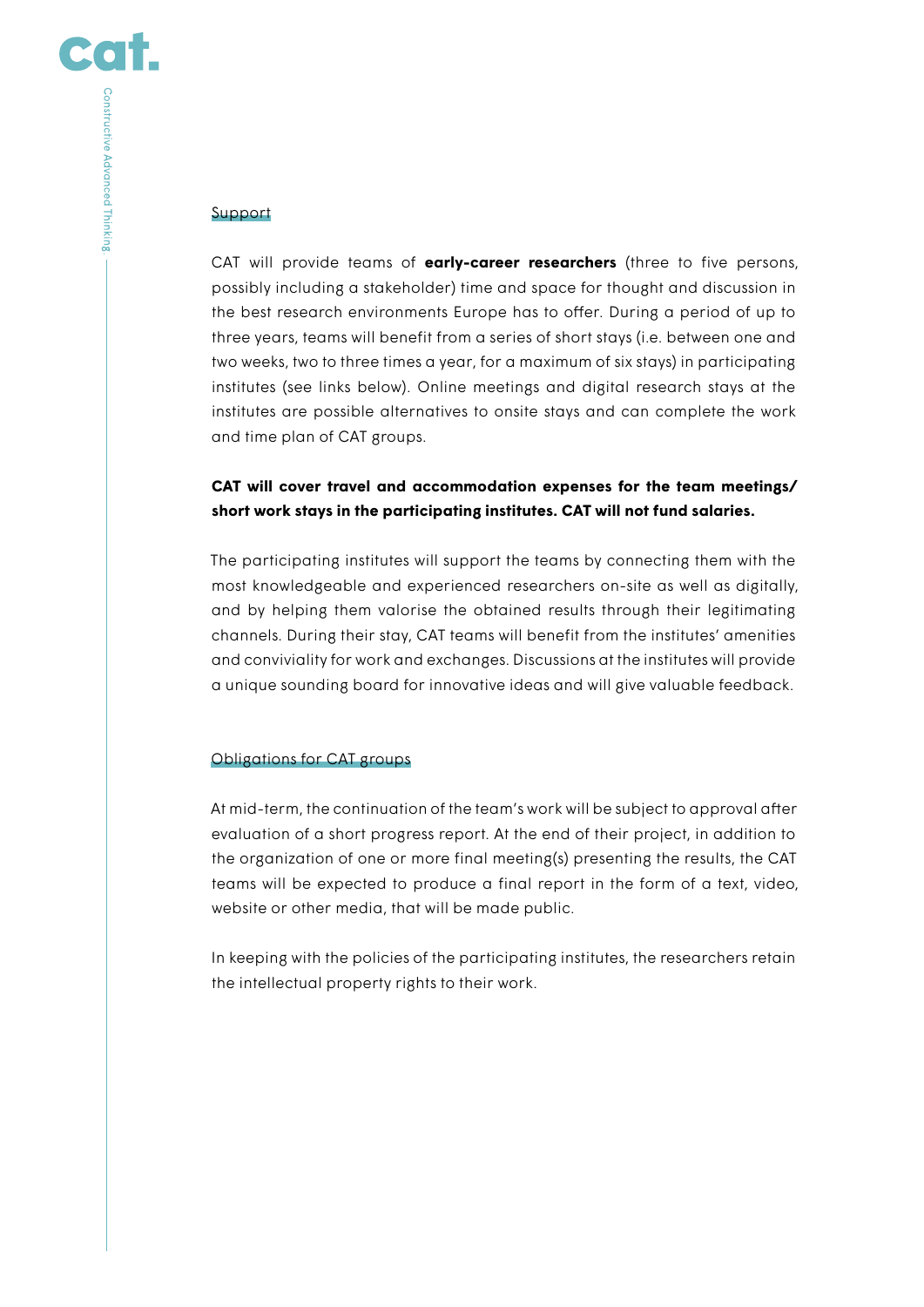# Eligibility criteria

- Your project must address emergent societal issues.
- The **Principal Investigator** (team leader) must have a stable research position in a European (EU as well as UK and [associated countries\)](https://ec.europa.eu/research/participants/data/ref/h2020/grants_manual/hi/3cpart/h2020-hi-list-ac_en.pdf) higher education and/or research institution for the entire duration of the project. S/he must have obtained a PhD between January 2011 and December 2019.
- Doctoral researchers may also participate. However, no **team member** can have obtained her/his doctorate before January 2011.
- There is no specific requirement for representatives of stakeholder organizations.
- Each team should include participants from at least **two different countries** (current workplace, including non-European countries; any nationality).
- The team of 3 to 5 persons (stakeholders included) must be **fully constituted, with CVs** of all members named in the proposal attached.
- Each team must provide two **letters of support** from internationally renowned researchers (who are not part of the team). Each team can also provide one or more letter(s) of support from stakeholder organizations (policymakers, industry, NGOs…).

# Applications

The proposal should come in the form of

- (1) a 300-word **abstract;**
- (2) a 3000-word max text OR a video of 15 min max (in this case, please include the web link in the abstract), describing the team's **research question** and how it plans to address it. The team's motivation as well as the societal issues addressed and the interdisciplinary aspects of the project should be specified;
- (3) a brief **work plan** for meetings and activities with an indicative calendar and duration;
- (4) a short description of the team including a **CV** for each participant and an indication of where they will travel from to the meetings;
- (5) **letters of support:** at least two from academic researchers; additional letters from extra-academic stakeholders outside academia are encouraged.

Submit proposals via the online [application platform.](https://stellen.uni-konstanz.de/jobposting/1f1bed7988ed14b395780bbeaf0f387894e617c40)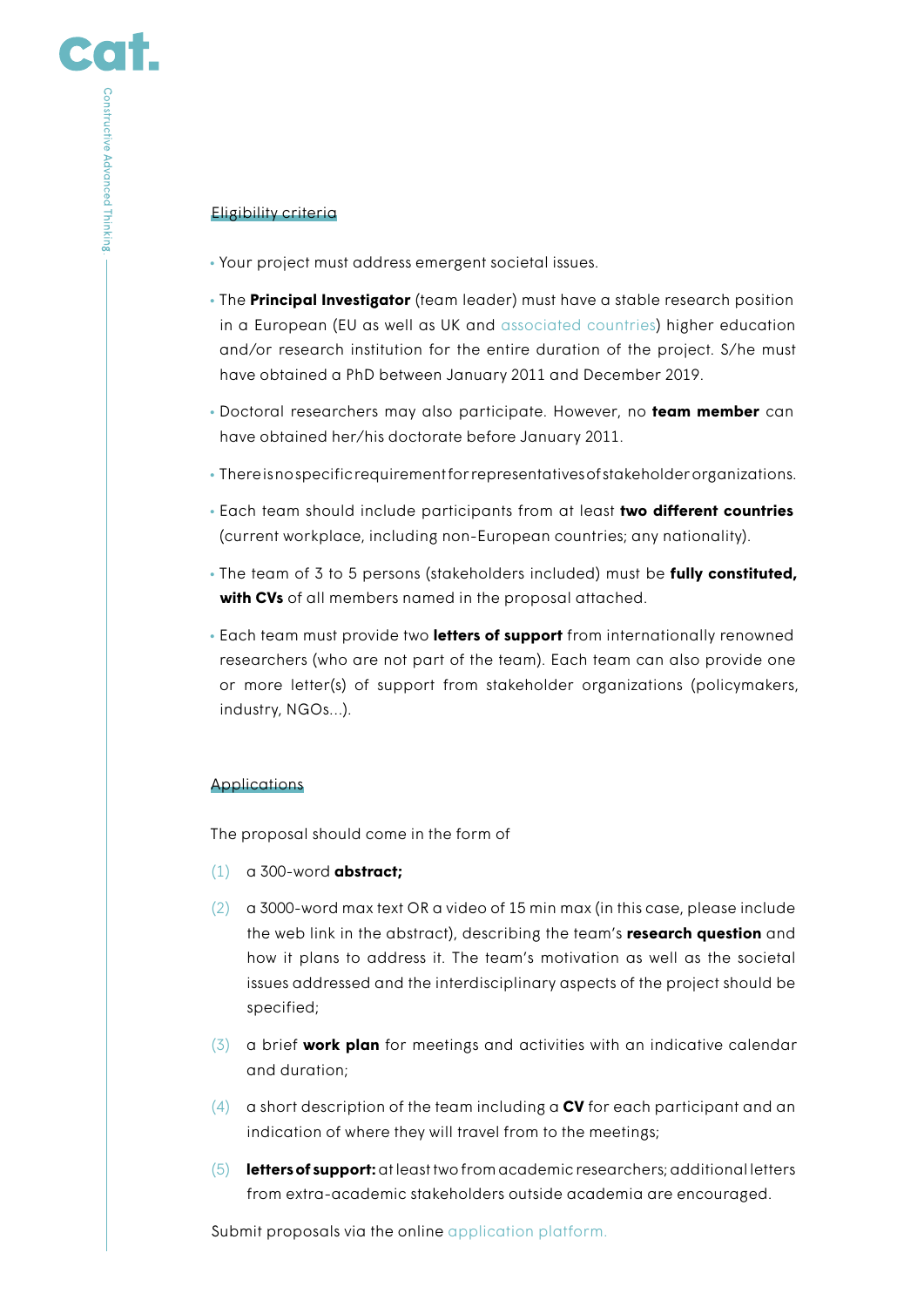### Selection and evaluation process

The proposals will be examined by the participating institutes and peerreviewed by experts. In the spirit of a bottom-up and open call, the way the teams understand the call and design their proposal is one assessment criterion. Other criteria include the societal relevance of the proposal, the quality of the team, its organization, the deliverables and the innovativeness of the approach to the issue at stake.

The CAT selection committee will allocate stays of teams to the various participating institutes. Teams may suggest specific participating institutes, providing the reasons, but the final decision will be taken by the selection committee. Selected projects will be given a binding list of institutes that can host them. This list is non-negotiable.

The institutes will discuss the dates of planned meetings with the teams.

Non-selected projects will not receive feedback on the reasons for rejection.

### **More information is available [online.](https://www.uni-konstanz.de/zukunftskolleg/about-zukunftskolleg/cooperations/constructive-advanced-thinking-cat/)**

Please find an extensive FAQ document [here](https://www.uni-konstanz.de/typo3temp/secure_downloads/111481/0/8b48cca2d1722cfbc9d619e4c8923dd410c6cf83/CAT2020_FAQ.pdf). Further questions can be directed to Daniela Kromrey via e-mail: CAT2020@uni-konstanz.de

# Schedule

- **Deadline for applications : 1 September 2020, 15:00 CET**
- Successful applications will be notified in the beginning of December, 2020
- Invitations start after 1 January 2021